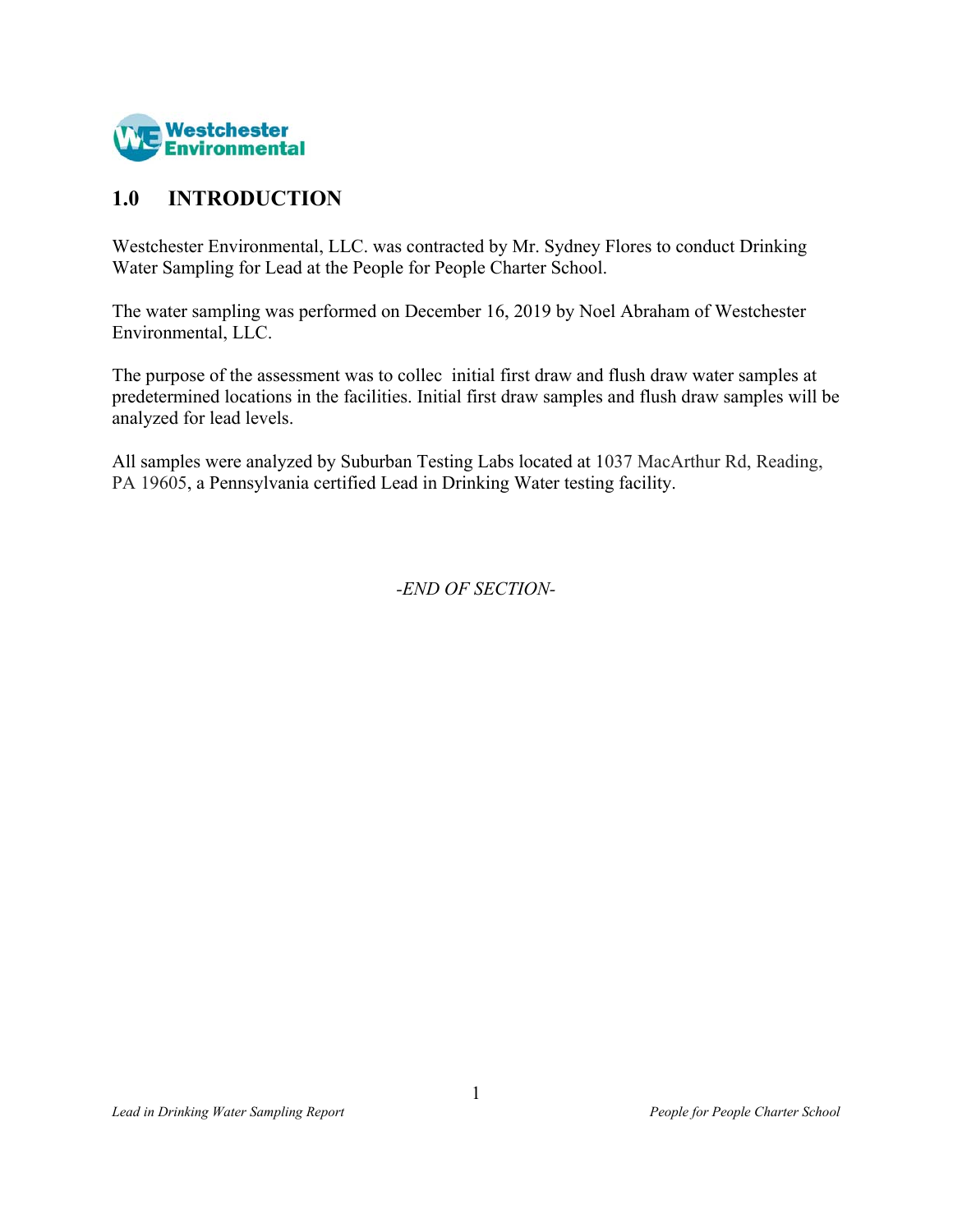

## 2.0 SUMMARY OF FINDINGS

First Draw and flush samples were collected and submitted for lead analysis. Tables 1 below shows the concentration of lead (parts per billion or microgram per liter) at each location sampled. Note three flush samples, from a critical outlet (controlled by staff) kitchen sinks, were collected and submitted as well for analysis.

| Sample Number/Location Code | Location | <b>First Draw</b><br>Result<br>ppb | Flush Draw<br>Result<br>ppb | Action Level<br>ppb | Over Limit<br>Yes/No |
|-----------------------------|----------|------------------------------------|-----------------------------|---------------------|----------------------|
| P4P-CS-2FL-KS-Kitchen       | Kitchen  | < 1.00                             | < 1.00                      | 15.5                | No                   |
| P4P-CS-2FL-HS-Kitchen       | Kitchen  | <1.00                              | < 1.00                      | 15.5                | No                   |
| P4P-CS-2FL-S-Kitchen        | Kitchen  | <1.00                              | < 1.00                      | 15.5                | No                   |

Table 1: People for People Charter School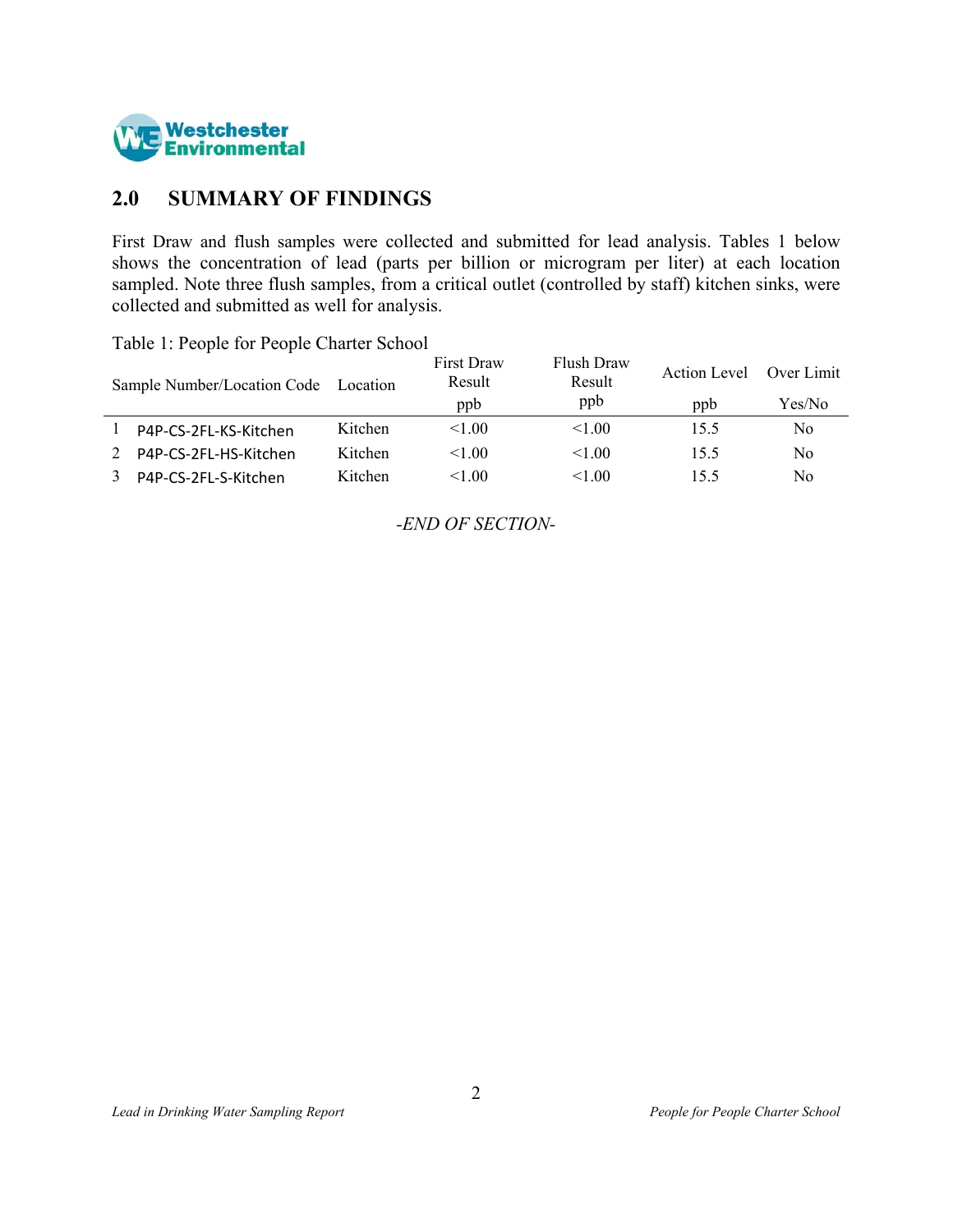

### $3.0$ **SAMPLING AND ANALYSES**

The following guidance documents were followed for all sampling:

- 1. The EPA's Revised Technical Guidance "3Ts for Reducing Lead in Drinking Water in Schools and Child Care Facilities"
- 2. Westchester Environmental "Drinking Water in Pennsylvania Schools Sampling and Analysis Plan for Lead Testing "

Three  $(3)$  250 ml. first draw samples and three  $(3)$  250 ml flush draw samples were collected from the People for People Charter School at locations pre-determined by school personnel.

All samples were labeled with a unique identification number and transported to the Suburban Laboratory for analysis for lead in drinking water using EPA Method 200.8.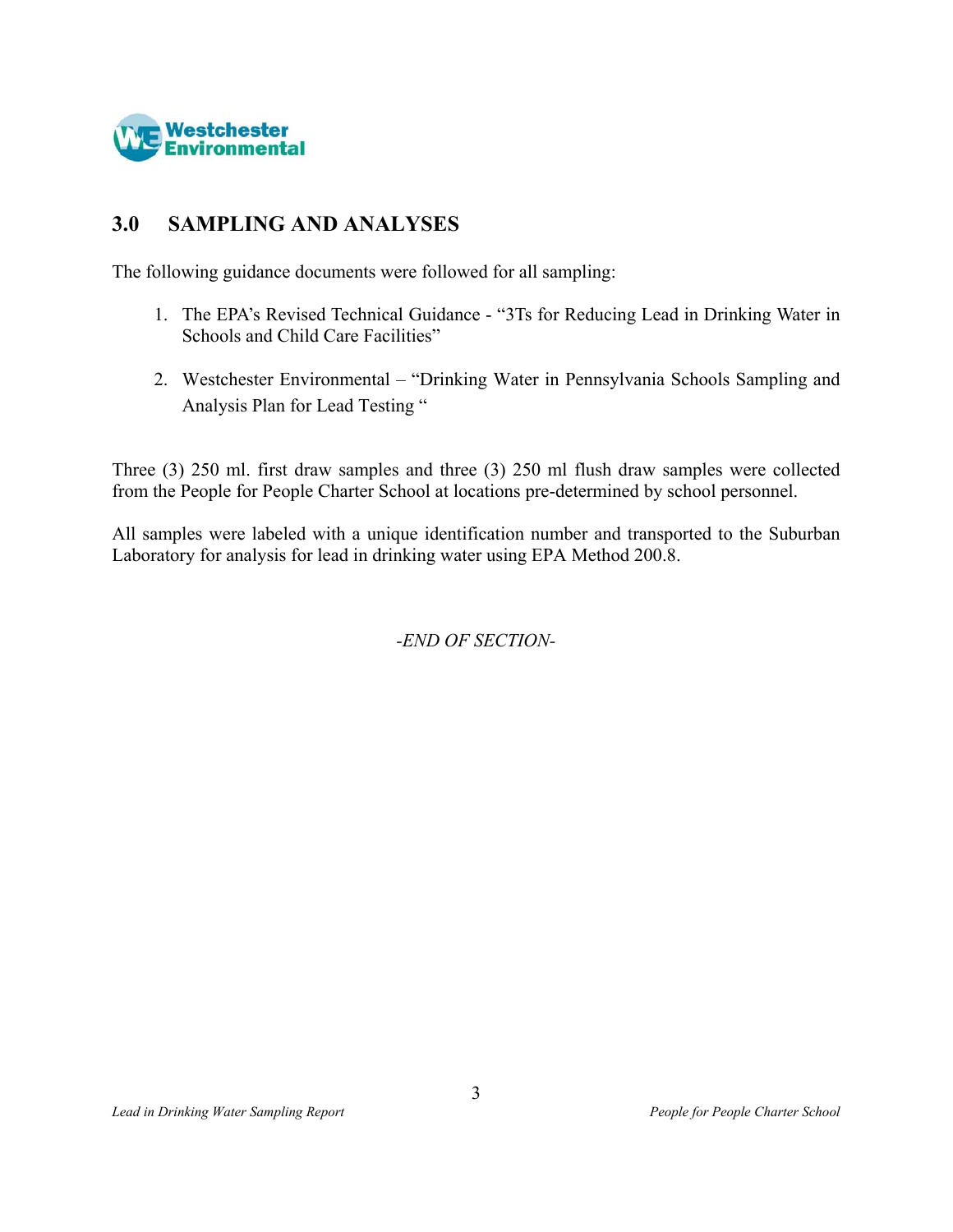

#### $4.0$ **DISCUSSION & RECOMMENDATIONS**

According to the US EPA, lead enters drinking water primarily through plumbing materials. For further information on guidance protocols and Action Levels that were followed please refer to:

1. The EPA's Revised Technical Guidance - "3Ts for Reducing Lead in Drinking Water in Schools and Child Care Facilities"

Based on a laboratory analysis all samples analyzed fall below the action limit.

The type of samples collected for this assessment are referred to as grab samples. Grab samples are individual discrete samples collected at a specific time and location and are reflective of the conditions at that time of collection.

It is important to note that the Lead Hazard Assessment was a snap shot of the conditions existing at the time of the assessment and conditions may vary with time.